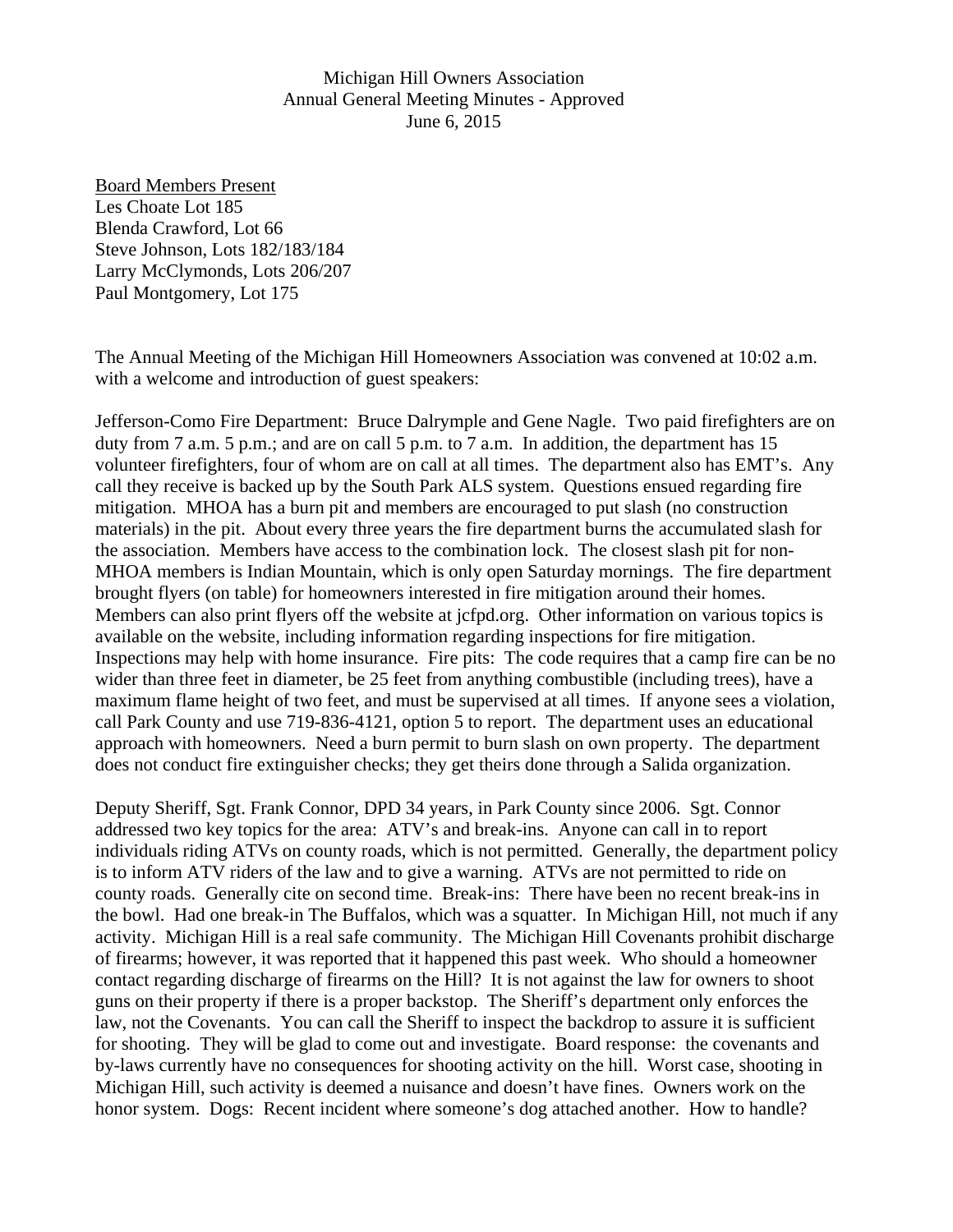Call animal control, which is an arm of the sheriff's office. They will come out and address animal issues. 836-4121 option 5. If someone is walking on the road and are attached by a dog coming off the property, can the owner shoot or stun the dogs? The Sheriff's office generally advises people to carry a big stick. A stun gun is another option. Actually shooting the dog becomes a civil problem generally with litigation. Should get photo of animal if a problem. Carrying pepper spray or bear spray are other options for walkers.

Wendell Pryor, Consultant for Park County. Topic: Internet and broadband services. His day job is Economic Development Director for Chaffee County. The number one problem is broadband. Century Link is tapped out on internet service. Century Link just put a big investment outside of Como and is planning to upgrade boxes outside of Como. They want to know if owners would be willing to upgrade their services. The Board called for vote by show of hands on how many members would upgrade services if available. More than 20 members raised their hands. There is a focus on broadband for rural communities. If you can see a tower, you can generally get service. Key concern: who will fund development of the needed infrastructure? Mr. Pryor is on a committee to address needs and development of services. A survey is available online to provide feedback; and there is a meeting the first Monday of every month at 10:00 in Fairplay for community members to participate in conversation about this problem. Decision-makers are looking at partnerships between counties, developers and homeowners to find solutions to the problem. Southpark Telephone is coming into the area. Successes: working with counties to get towers in area, i.e. Guffey and around the county. There are local tech planning teams with whom homeowners need to get involved. County has been able to get state matching funds for \$750,000 investment toward this problem. If you are pitching for a tower, it is important to be present at the meetings to have an influence on the decisions being made at the county level. The Federal Communication Commission increased the baseline for internet speed needed to 25mb download and 3 mb up. Important to take the speed test so that you can qualify on the unserved needs population if applicable. In 2010, iphone started putting a lot more demand on the internet. The average household has six **devices** that demand internet support. The current service of Century Link offers 1.5 mg service. Fiber is the gold standard because it is limitless in carrying broadband. Copper (telephone wires) is next, but is limited. Fixed wireless is third in carrying, but is cost effective. Wendell Pryor gave the Board the survey for distribution to its members. It is important for residents to respond. Demand is exceeding the capacity of the pipeline in the rural communities. Participation and feedback to decision-makers at the scheduled meetings are key components to influencing the decisions being made. There is a new 200 foot microwave tower being installed next to the Century Link facility in Como. Residents must be able to see it to take advantage of it. Originally Park County had an 80 foot height limit to cell towers when Verizon wanted to put in 140 foot tower. The county has now increased the height limit to 200 feet. Larry McClymonds has been in touch with Verizon for reconsideration of tower installation. Members discussed the jeopardy of stopping service while not on the Hill and then not being able to regain internet service because the slot had been picked up by someone else. One satellite provider now permits putting service on vacation hold so that customers pay for months you are not there, i.e. would pay full fee for six months and pay a vacation fee for six months. Satellite service is an alternative. Everyone thinks they have the solution to the internet problem; however, we are in a period where no one has it totally figured out. Members of the association need to educate themselves, be an advocate, be organized, and be loud. Two major projects are Bailey area and Fairplay/Como. Next the projects will spread out to designated homeowner areas. Need to present a business case on behalf of the Owners' association to the decision-makers. Need to have a representative and an advocate at those meetings.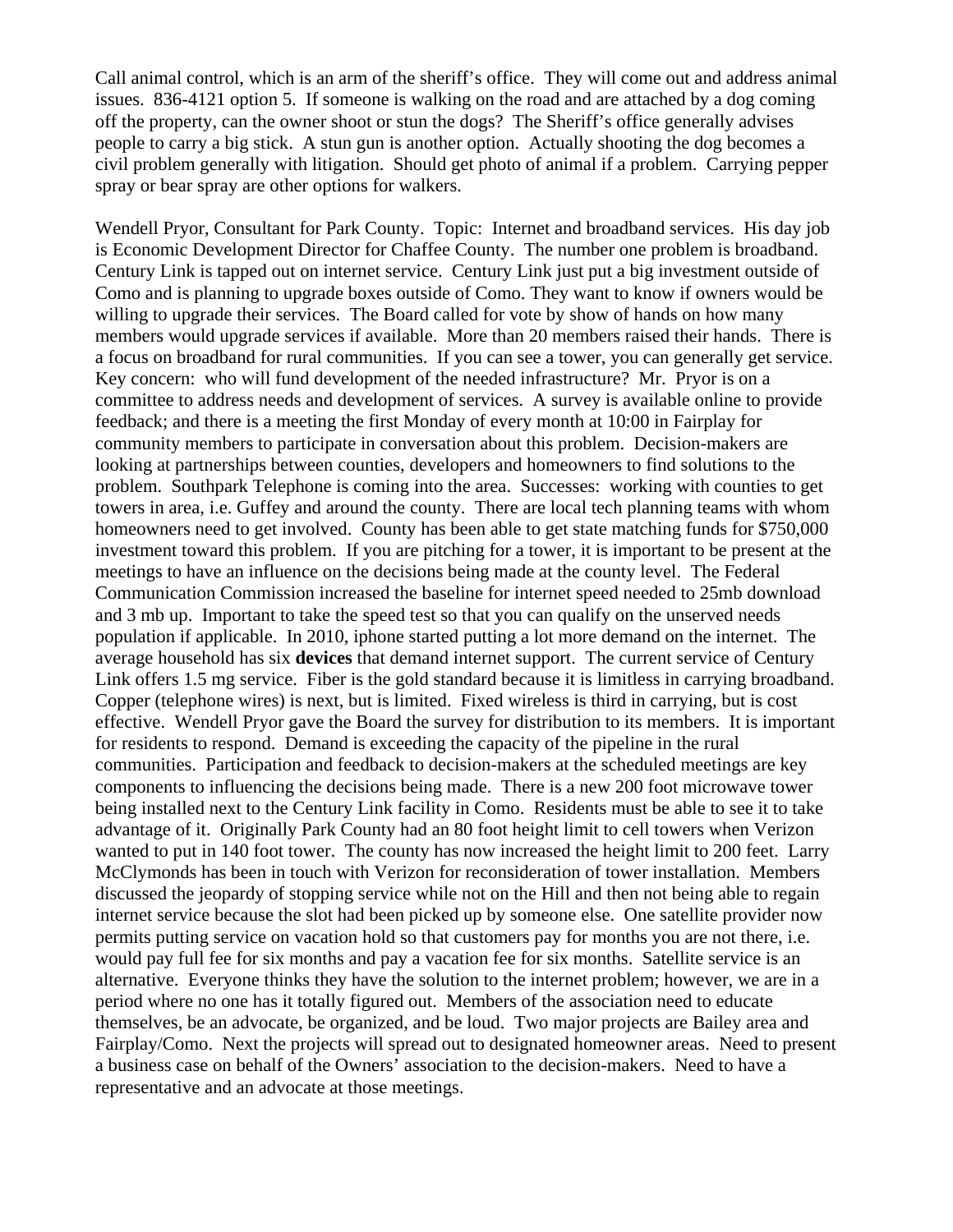The speakers were each thanks for being at the MHOA Association meeting and for the important information they provided and for their service to the community.

# **Business Meeting**

The Business Meeting was called to order at 10:39 a.m. The Board members were introduced:

- Larry McClymonds President, last 3 years,
- Blenda Crawford Secretary
- Les Choate, VP, 1 year on Board
- Steve Johnson, Treasurer, last 2 years
- Paul Montgomery, 2 years on Board
- All do a great job, communicate through emails, Larry is helping to manage the Architectural Control Committee (ACC). For member queries, the Board tries to communicate within 30 days. It tries not to be a barrier, but an asset to getting things done. All Board members are volunteers who are doing it because they love the community.

It was determined that a Quorum was present through member attendance and proxies. A Quorum for MHOA is a minimum of 20% property ownership represented, which is a minimum of 55 lots. Today's meeting has 80 lots through proxies and meeting attendance. Sending out the proxy form with the dues statement was a huge asset to obtaining a quorum. Proxy votes, if given to the Board, are voted in direct proportion to the meeting vote to meet Association requirements to vote on significant issues to the association.

# **Review of Annual Association Meeting Minutes of June 7, 2014**

Last year's minutes were posted online; and everyone should have gotten a handout of them today at the sign in table. The Board asked for any changes or anything that needs to be edited. One member objected to the determination of the quorum for the 2014 annual meeting. The process that was taken at last year's meeting was explained, along with the Association lawyer's advisement on how to proceed, which was followed. A motion to accept Annual meeting minutes as written was made by Tom Clinton, Lot 202; and seconded by Dennis Berry, Lots 9/140. A vote was called for. The motion passed, with one vote opposed.

# **Open forum for Association Members**

The Board welcomed comments. Members were encouraged to be civil and were reminded that the Board serves at the members' pleasure. The Board wants to hear what can be improved or what is being done well. Member comments:

1. Thanked Larry McClymonds personally and the Board collectively for handling the drainage issues on Fremont Knoll. The drainage culvert was damaged. Larry and Steve Johnson were on the job and took on the problem solved it. The problem occurred when the telephone lines were installed in 1983. The contractor plowed through the culvert and put the cables at the bottom of the seam that was cut. The culvert finally filled in with dirt and failed last year and the Association put in a new culvert. Damage was done too long ago to file a claim against the installation contractor.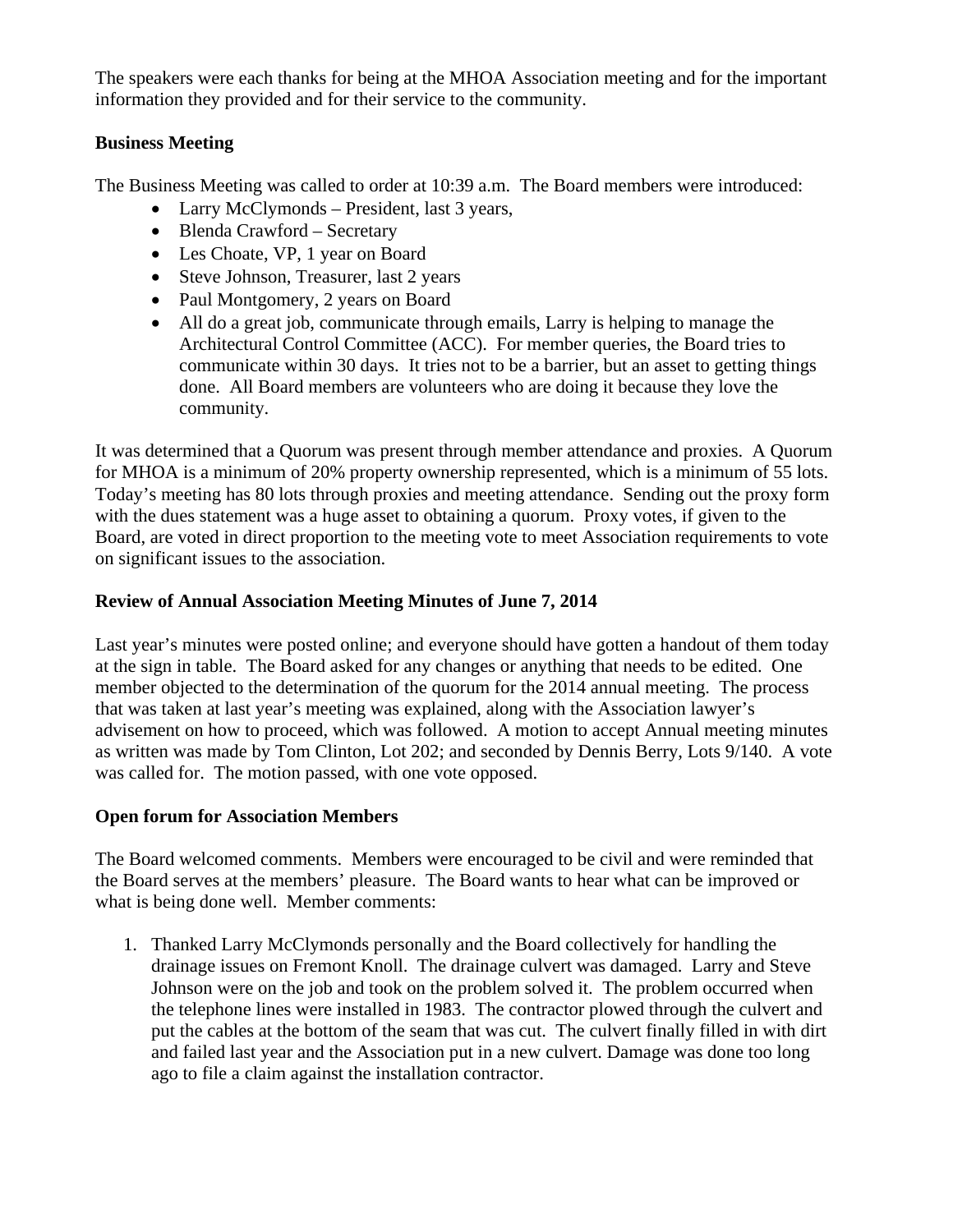- 2. Recognized that the majority of budget goes toward plowing and road maintenance. Recognized the Board for controlling the budget to the best of the interests of the membership.
- 3. Reminded members that the culverts on individual properties are the responsibility of homeowners, not the Association.
- 4. Had a late snow storm after of culmination of the plowing contracts. Had community members doing community service to clear downed trees on roads. In the future, if this happens, it is helpful to contact the Board to advise it of the situation. The Board in turn will make some calls and get contractors out there to mitigate the problem.
- 5. One member, Terry O'Neill, Lot 246, serves with the County government as chair of the county government advisory board on environment, which is also working with the Bureau of Land Management (BLM). The county is working to revise its master leasing plan regarding oil, gas & mineral development. This plan impacts quality of life and value of properties. It is dealing with the BLM to make sure there is responsible development. Park County is in the process of developing a revised strategic master plan which hasn't been done since the 1990s. In a survey of community residents, the opinion that emerged was that the county should focus on environment, wildlife, and natural resources rather than development. Members were asked to fill out the county survey as the response will influence how the master plan is developed.
- 6. Rebecca Heisler, Lot 221, brought flyers from Great Old Broads for Wilderness. The organization was formed by individuals who like to hike. Its headquarters is located in Durango. Local chapters are called Broadbands. Members are working tirelessly to provide comments to the BLM for their master leasing plan and resource management plan as it is renewed and revised. They also have been working with the forest service to mitigate off-road vehicle activity. Another concern is water quality. Aquifers are not well known and a study is being conducted by the county to understand them further. The available brochure highlights key issues. Contact information is in the brochure. Everyone is invited to join as it is an inclusive organization.
- 7. Eric Lines, Lot 231, works part time for Park County Public Health. He indicated that the deer mouse carries the hanta virus. He reminded homeowners who are working with dirt to take appropriate precautions as dust particles carry the virus. If occur any of the symptoms it is important to follow up with a health professional. The virus can be deadly.
- 8. Reinforced the importance of being active on county, state, and federal issues of importance. Resident influence is the single most important element that can have an impact on the decisions of the officials. Key examples in areas where detrimental activities were taking place were provided. They included Sportsman Ranch where homeowner actions were successful, and Burlington where they were not an influence, resulting in contaminated water.
- 9. Highlighted a legal advertisement in the Denver Post which identified some models of Remington firearms which will fire without touching the trigger, i.e. models 700, 7, and some Sportsmen models. For further information or to download a class action claim form, visit the www.remingtonclassactionsettlement.com.
- 10. Requested referrals and shared information about area service providers. Suggested talking with neighbors. Jefferson Realty also has a list of service providers available at its office and on their website. True Value Hardware in Fairplay keeps a board of services.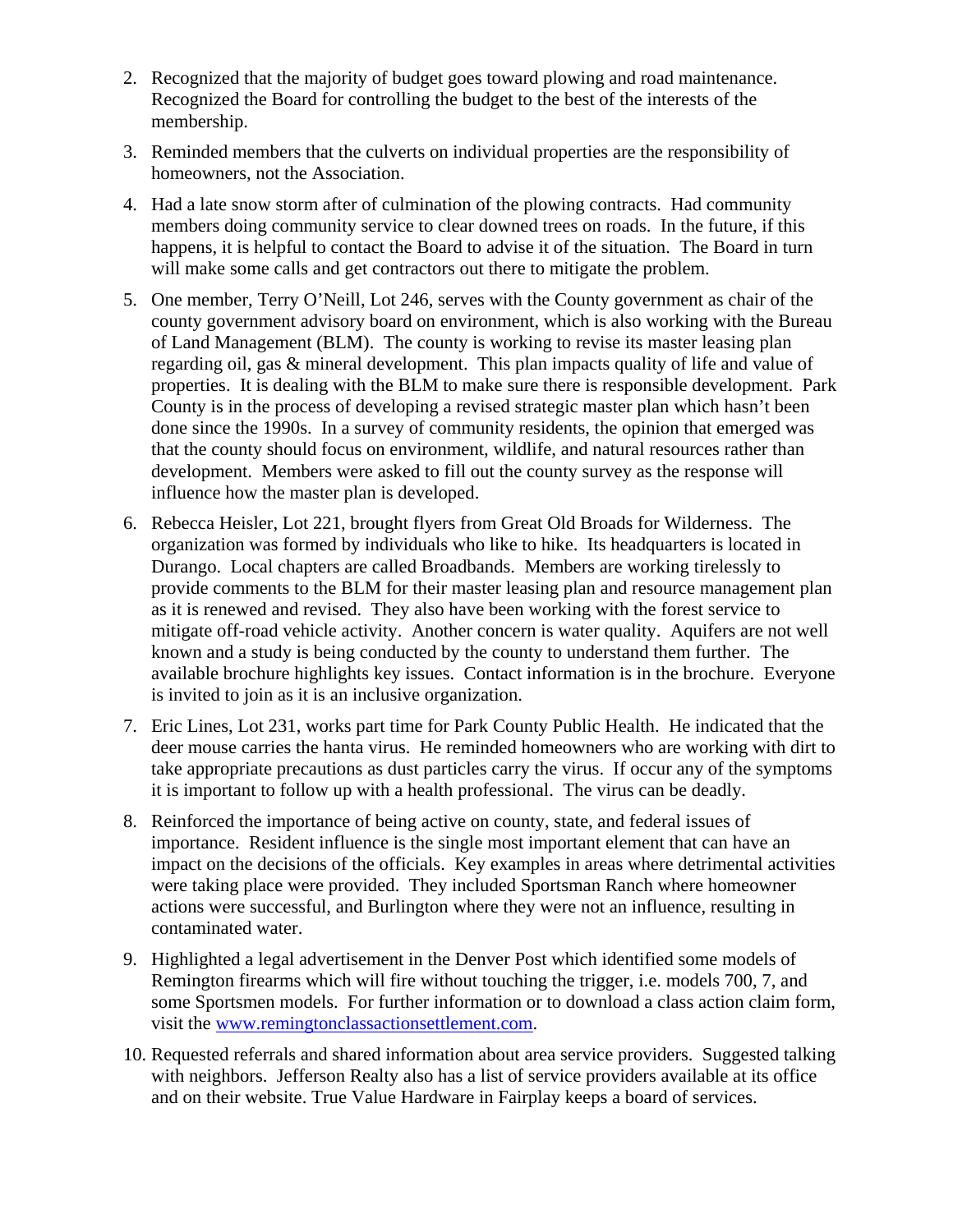# **Reports of officers**

# **President**

- 1. Outlots  $C \& E$  fencing: A contractor will be starting on the fencing of Outlots  $C \& E$  of the Hill to reclaim approximately nine acres. The new fencing will also provide an outer boundary for walking. The old fencing that sits on association property will be torn down. The work should start within next week or two, depending on the weather. There will be about 3700 feet of new fencing.
- 2. Augmentation road: The Association has used the road since its beginning. The Board has determined that there is no need to go and fight anyone over it. A landowner in the back raised the issue; however, the improvements have been done so the road has become a nonissue. The only ongoing fight is with the beavers that are active in that area. The road was graded recently.
- 3. Reserve Study: Directed members to information on the reverse side of the Balance Sheet handout. The Reserve Study is also available on the Association website. The Reserve Study identifies key assets which need to be taken care of by the Association. The Study provides an update as to what the current reserves are and anticipated future costs. There are still eight years of life on the grader. Keep tweaking the valve on the augmentation pond and it is still working. The hand pump located by the bulletin board and shed on Association property is still working with no complaints received. The hand pump is a water source for property owners without wells. The Board asked for questions on the first three items and none emerged from members.
- 4. ACC Activity Report: Directed members to ACC handout. Thanks to Mike Hogan and Allen Ludlow for their work on this committee. Last year was very busy. Only major issue was on Selkirk. A lot had a trailer on the property. The owner obtained a well, electric and septic. The Board has been working with the County and with homeowners. The rule is that an owner has 180 days to begin work once a building permit is received. If no work has been done, the Association has the right to request an inspection. If no work is being done, the permit can be revoked. ACC forms and further information can be found on the website, plus Park County is very helpful. It was reported that Park County is now requiring old septic systems to install a filter on the outlet between septic and leech field that will meets state requirements if an owner files for a building permit.
- 5. Augmentation Pond, Well Permits, Water Usage and Fish Stocking: The pond is important to all owners and is the reason all properties have wells. Water is for internal, sanitation use only. It is not for washing cars or watering plants, grass, etc. Owners are not allowed to collect rainwater. Owners who desire extended water rights can buy a water share that permits additional usages. The Water Commissioner requested that the Association clean out the ditch going to the pond. The pond has a valve which serves to release the appropriate amount of water from the pond each year. The overflow for the pond is also the inlet; however, the field below is supposed to be dry. The Association has been asked to assure that any overflow from the inlet does not drain into the field below, but into a ditch. The Association is working to comply with the Water Commissioner**'s** requests. The Board has fish on order and is getting ready to do the annual stocking of fish. A reminder to owners that it is catch-and-release for anyone not under age 16. With current wet weather conditions, needed to make sure the road could handle a heavy truck to get in there to stock the pond.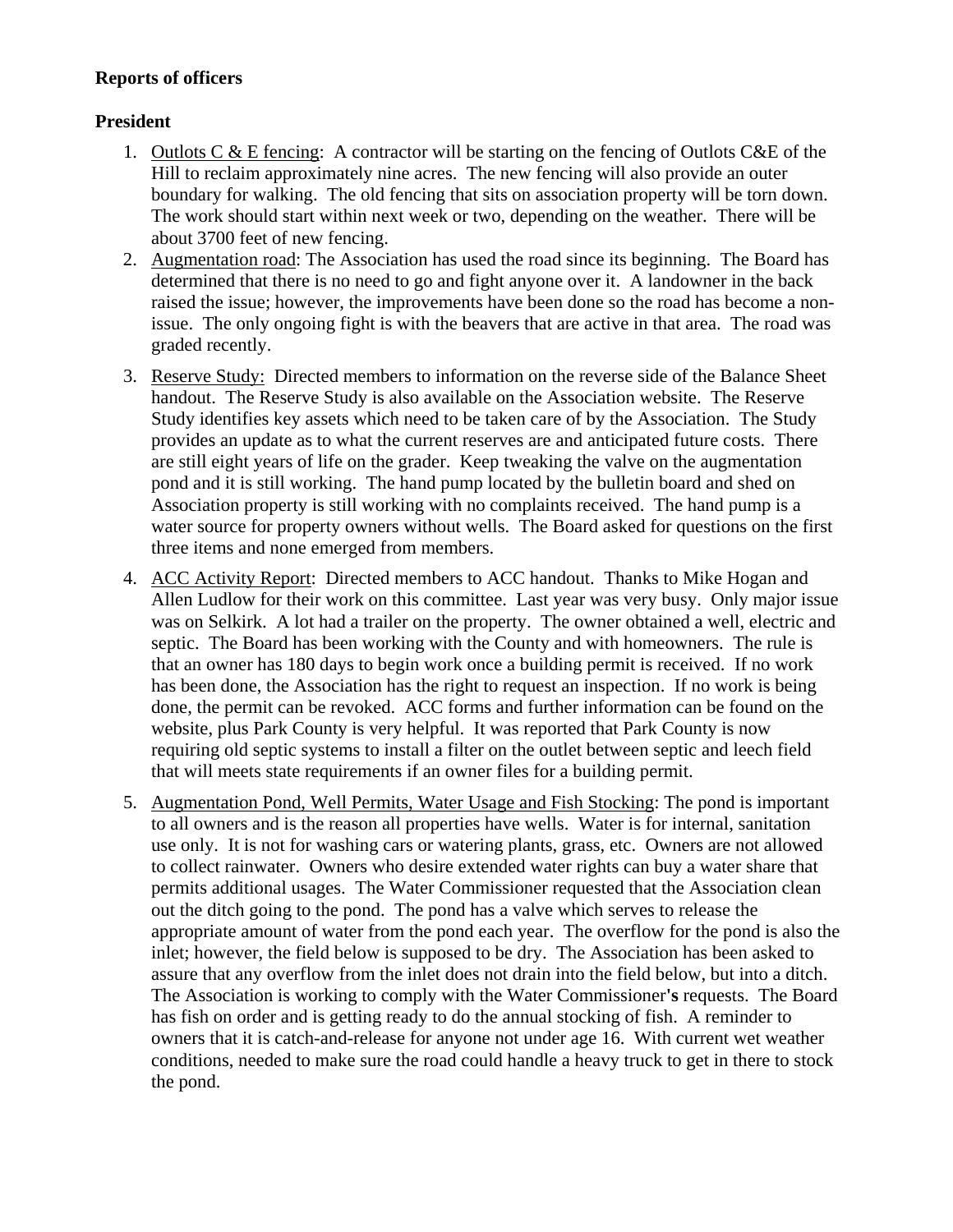Asked if it is customary for the Board to talk with the new homeowners about the covenant restrictions and boundary offsets on horse corrals; and the need for water to be hauled in for horses. This issue was tabled last year when members were asked if the Board should pursue further clarification of the restrictions of horse corrals. The Board indicated that it would address any problems that arise on a case by case basis.

Asked about purchasing water for additional water needs. The Board indicated that there is no objection to people buying water in Bailey and using it. Suggested taking a picture of the purchase at the water station in the event there are any questions as to the source of the water being used. The Board has had the water commissioner inspect properties that had been reported to be in potential noncompliance with water rights restrictions.

# **Vice President**

- 1. Asked the membership if there was representation for undeveloped property? One owner raised his hand. Posed the question as to whether those with undeveloped properties are under-represented at meetings. Indicated that if undeveloped property owners are not present, then they are not represented in some of the discussions.
- 2. Board discussed summarized key ACC discussions for the past year. Two key elements which the ACC oversees are setbacks. The covenants provide for setback of 50-feet front and back of a property; and 30-feet on each side of property. It also oversees design guides and regulations. Homeowners generally submit color swatches. The ACC did approve black as a roof color this year; has previously approved red, green, blue and brown. Setbacks are the hardest issues to maintain. A member indicated that **CC**IOA (the association regulating homeowner associations) defers to the association on rules, and only requests that any rules be applied uniformly and that there is an appeal process. The biggest difference between Park County and MHOA is the 50-foot front and back setbacks. A member indicated that ACC decision-making is in the hands of a few people and that ACC members frequently get lobbied about changes to covenants and by-laws. Suggested always handling any substantive changes at a general meeting. New building materials now available, which weren't available when the covenants were drafted and adopted, are an ongoing issue. The Board indicated that it would be helpful to have a sub-committee to start looking at some of these materials for the next annual meeting as suggestions for updated approved materials that didn't exist twenty years ago.

### **At-Large Member**

2014-2015 Snow plowing, Road Grading, Gravel, and Weed Control: The Board extended a thank you to Southpark Plowing (Jamin and Tom) for the wonderful job done on the roads this past year. The Association is currently grading the roads and will have 40 loads of gravel brought in to build up around the rocks so not so hard on the snow plows. Plan to build up the pond road and will push up the contents of the burn pit to compact them for additional dumping. Working with Greg at the County to determine who is spraying weeds this year, i.e. thistle, etc. Reminded members to pile, slash only, up on the existing piles. Members were reminded of the burn pit combination to the lock. Members were also asked to be sure to check to see if there are cattle in burn pit area and make sure that the lock actually locks upon leaving. The Association has a lease on that property with High Plains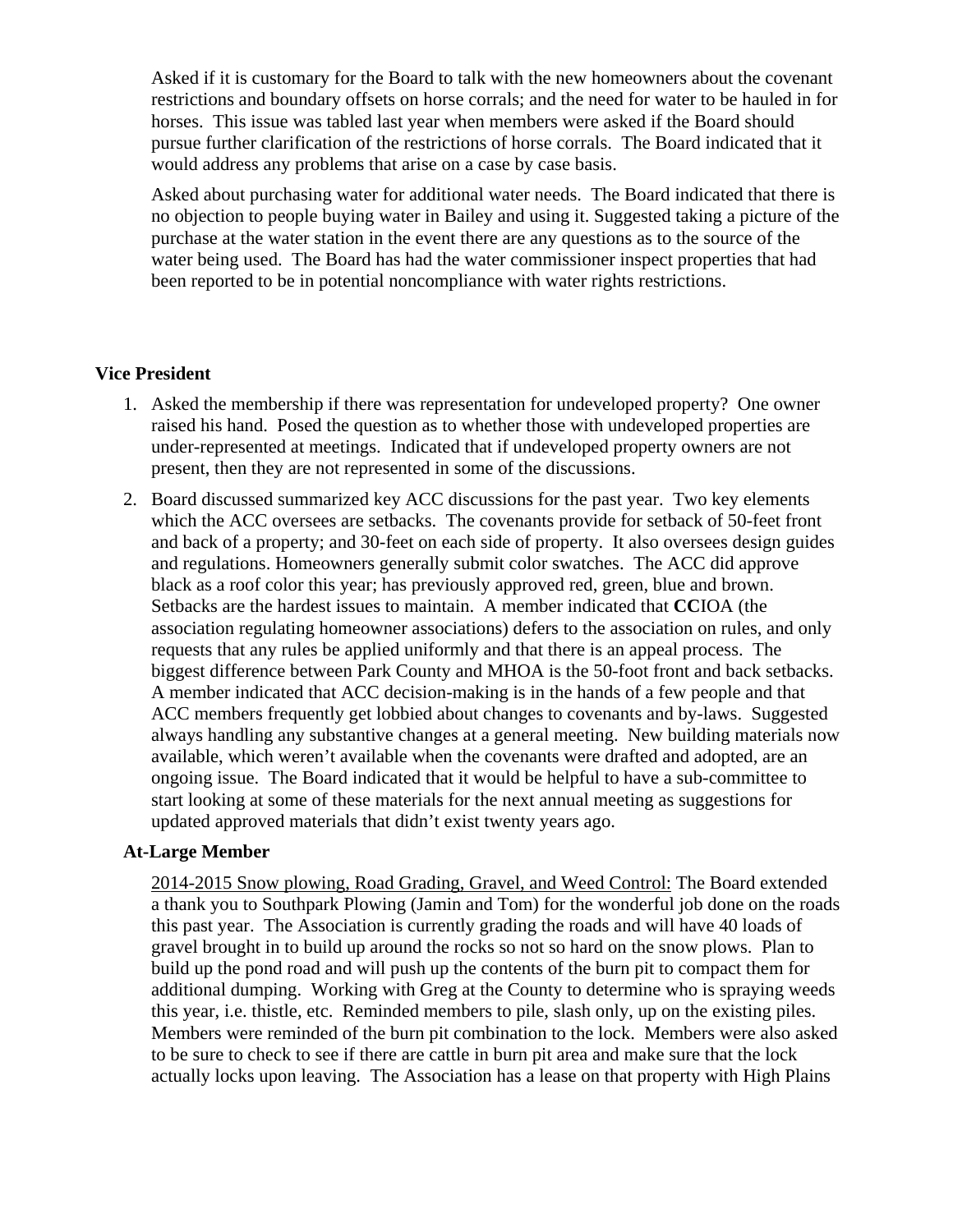Ranch. After next year, because of lease, it will be considered agricultural and taxes go from \$1000 to \$100/year.

# **Treasurer**

- 1. Financial report for current year: Checking balance: \$18,623.70. Savings balance: \$73,787.09. A/R: \$2,686.49, which accounts for the 13 lots that have not paid dues. Will send out another notice. Liens for nonpayment will occur in October. Had one foreclosure this year – according to Colorado law, had to write off \$154.99 in lien fees as uncollectible.
- 2. Budget review: Referred members to Handout. Will have a vote at the end of the discussion for adoption. Collect about \$48,000/yr. Biggest expenses are roads. Additional expenses are: \$4,300 for road easement for south access, \$8,500 for new fencing at \$8,500, \$700 for fish and \$2,500 for augmentation pond ditching work. Grader has paid for itself with money saved. Snowplowing is based on calendar year so split between two seasons. Will be over budget by about \$4800. Most related to fencing and will be covered by reserve funds. Last year had a surplus because didn't do fence or gravel. We all are getting a good return on our annual investment on \$175 dues per lot.
- 3. Administration fee: for professional bookkeeper to maintain books. The Association now has one accounting system and can provide an annual Balance Sheet. Thanks to Judy for handling this aspect of the association. It was noted that a bookkeeper is a great check and balance system as an entity outside of the Board. A motion was made to approve the budget as presented by Terry O'Neill and seconded by Mark Matulik. A vote was called and the budget was approved unanimously.

# **Secretary**

- 1. Opened election nomination for the election of three Board of Director positions to replace members whose terms expired this year. Each position has a two-year term. A member suggested that other homeowners' association have a nominating committee to serve annually to talk around the open position in advance to find some volunteers. The Board indicated that it had been talking around the opening with members since the last Board meeting to generate interest in serving on the Board. The Board indicated that it self-appoints roles at the first organizational meeting after an election. The responsibilities of a Board member include communicating mainly via email with some site inspections. Members research issues, take questions and handle problem solving. The Board opened up nominations for Board vacancies:
	- a. Eric Lines, nominated, accepted nomination.
	- b. Steve Johnson, nominated, accepted nomination.
	- c. Blenda Crawford, nominated, accepted nomination.
	- d. Berry nominated, declined

A motion to close nominations for Board members was made by Terry O'Neill and seconded by Steve Johnson. Terry O'Neill motioned that the vote be made by members' acclamation; Larry McClymonds seconded. A vote was called and nominated Board members were unanimously affirmed by the membership.

2. Opened nominations for the election of 3 ACC members, each for a three term to replace 3 members whose terms have expired. Board indicated that one position could be a 2-year to get some carryover so that there is a carryover position when terms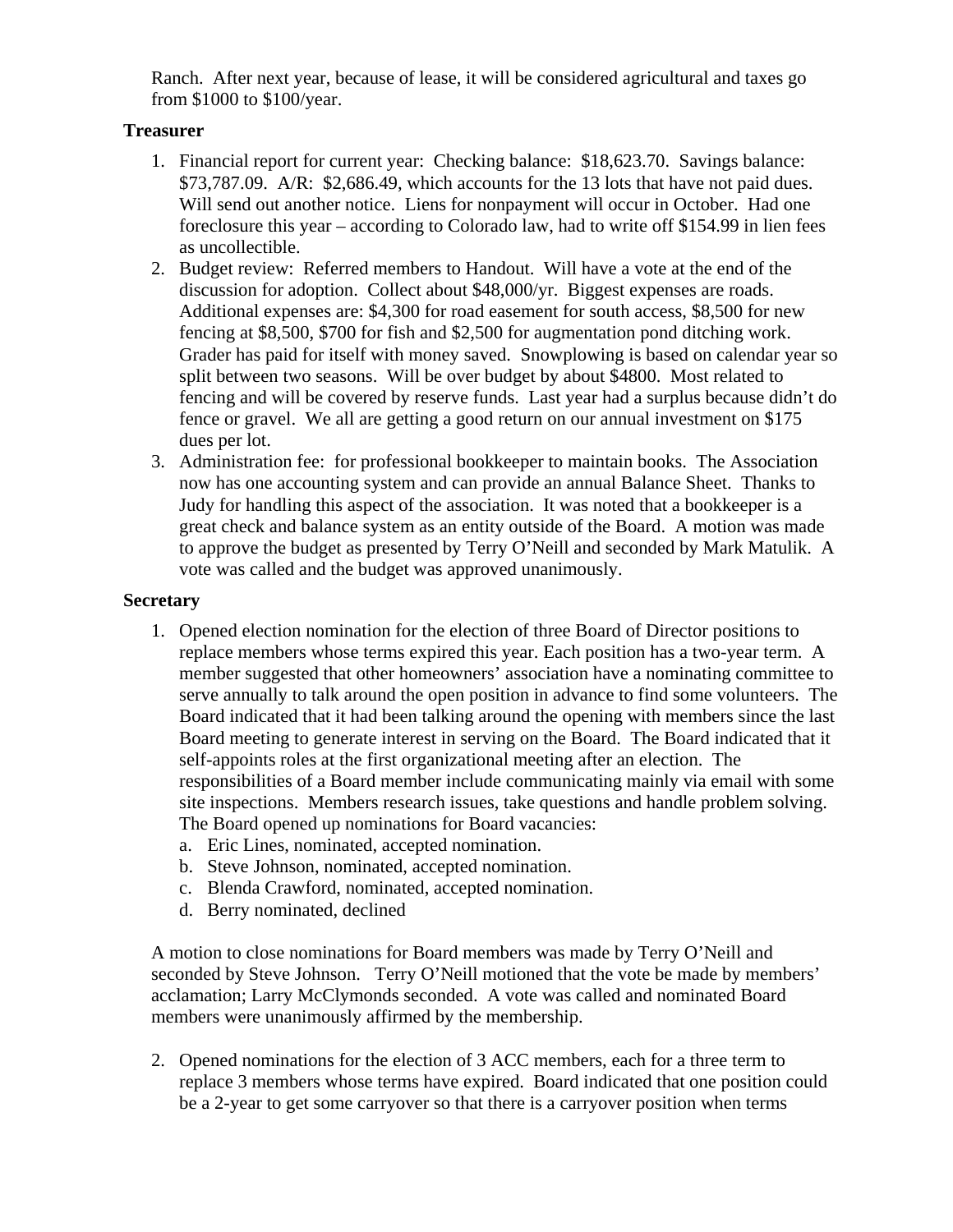expire. The other 2 positions would be 3-year terms. The Board indicated that oversight of the ACC is the Board. A Call for nominations was made:

- a. Mike Hogan, nominated, accepted nomination.
- b. Tom Clinton, nominated, accepted nomination.
- c. Paul Montgomery, nominated, accepted nomination.

A motion to close nominations was made by Terry O'Neill and seconded by Steve Johnson. Terry O'Neill motioned to accept nomination by acclamation, which was seconded by Steve Johnson. A vote was called and nominated ACC members were unanimously affirmed by the membership.

#### **New Business**

- 1. Snow Plowing contracting vs. purchasing snow plow truck
	- 1. The Board indicated a desire for member input regarding the Association's responsibility for keeping the roads clear of snow during winter months and posed the question as to whether there a desire for the Association to have its own snow plow equipment or to re-contract for snow-plowing services. Members were referred to the handout for snowplow analysis. The Board highlighted key points: most recent contract committed to a \$600 minimum payment per month guaranteed for 7 months. The break even amount if snowfall required a minimum of 10 hours of plowing. On average, weather conditions required an average of 97 hours of plowing per year; 37 hours were paid on average outside of the contract resulting in snowplowing costs of approximately \$7500/yr. This results in an effective rate of \$76.80/hr. for plowing. Very happy with what we've got. These numbers do not include costs for snowplow truck breakdowns, back up contractors, cost of fuel, drivers' costs, and equipment maintenance. A discussion as to what the community wanted and key concerns around contracting versus owning snow plowing equipment ensued. Discussion of members:
		- i. Best predictor of future experience is past history. The grader purchase has been beneficial to the Association. Has reduced road costs, which was the reason for the last dues increase. Advantages: greater control over escalating costs of snow removal, operational control, and important to have people and equipment on the hill to respond to snow needs. Buy good equipment and maintain it. Have drivers who treat equipment with respect. Think it will be good for the association.
		- ii. Are there full time residents who are willing to handle the snow plowing responsibilities? Does the board have a list: Board response: yes. Under **CC**IOA, can a board member be paid for snowplowing? Board response: yes, as it is not a Board activity. Need to get a committed person to do it.
		- iii. Noticed that sometimes there were two trucks plowing. Concerned that it would take twice as long to open roads if the Association only purchased one piece of equipment. Concerned about commitment of drivers.
		- iv. If a truck breaks down, who is in charge of fixing it? Need to have a backup plan with equipment that could be leased. Board: The Association can bring the grader up to open the roads when needed as a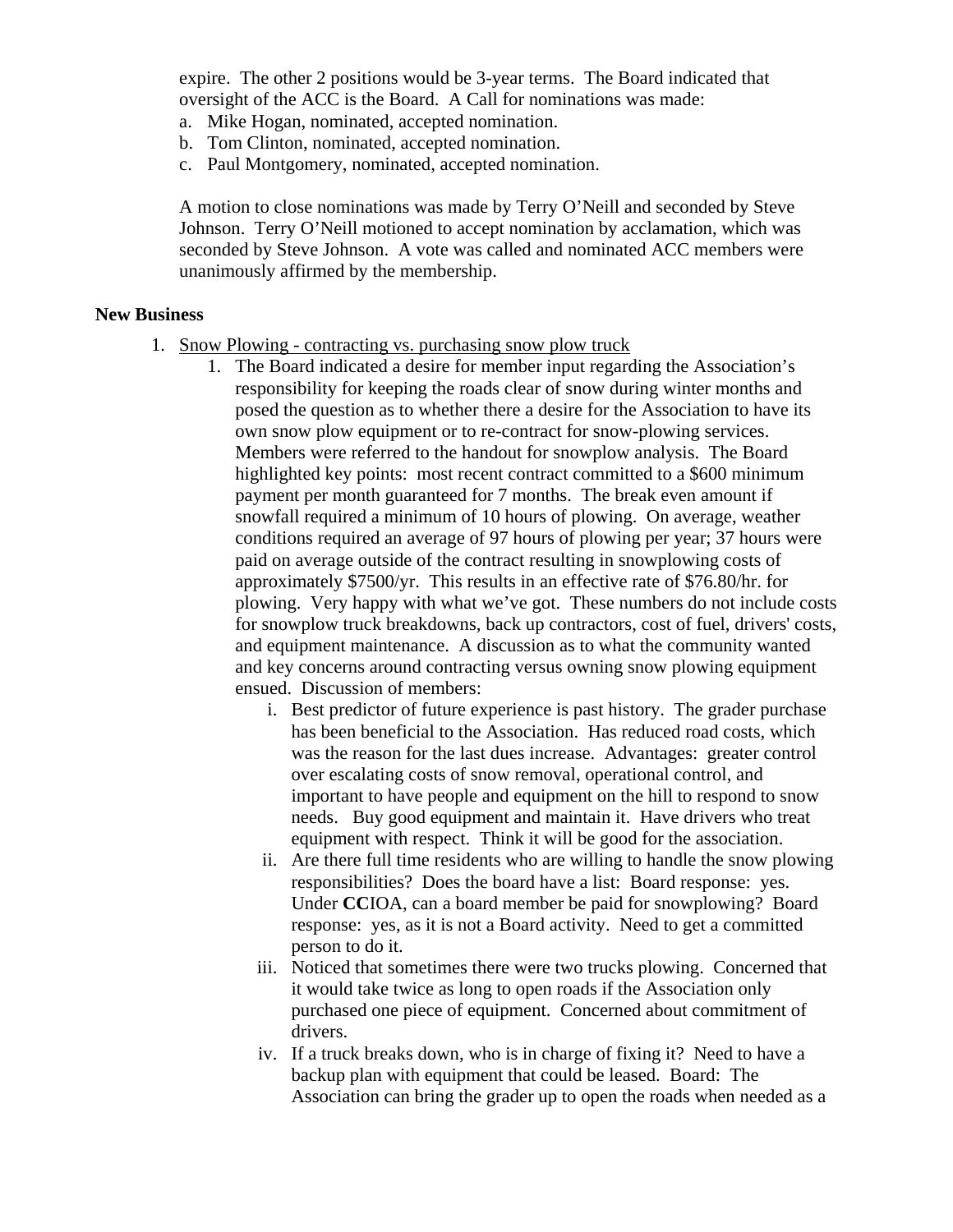backup. The Board needs to clarify what it is asking the membership for.

- v. Indicated that the hourly rate paid under the last snow plowing contract did not include the maintenance of the equipment and replacement cost for blades, storage of the equipment, etc.
- vi. Clarification was requested concerning the reason the Board is considering purchase of a piece of equipment, especially if it was happy with snowplowing last year. Who will be responsible for purchases? Board response: The board will oversee any purchases. It doesn't know what the next contract snowplowing contract will be. The Board made an estimate as to what future expenses might be and decided to be proactive about options should a contract that is beneficial to the membership not be obtained.
- vii. Questioned as to whether a comparison between grader and the snowplowing equipment was an appropriate comparison. The snowplowing is important to safety and wellbeing of the members and the grader is not. Also, there is a risk factor with the inability to predict snowfall. What happens if the snow plow is broken down? What then? Desired further research and investigation as to options, both for availability of a snowplowing contract and for purchase of equipment. Board response: There is a need to know the cost of the backup equipment.
- viii. Indicated that a number of associations around Michigan Hill have gone into bankruptcy because of their inability to control road costs.
- ix. The Board asked a member for an estimate of maintenance costs over the past three years on the plowing snow equipment used most recently under the expired snow plowing contract: 2 years ago, transfer case \$800, clutch \$450, 2-3 sets of cutting bars \$110/each. Over the 3-year period these added up to approximately \$1500 over three years, plus gas and oil changes. This was on a 1995 truck. Indicated that if someone is selling a snow plow truck it is generally because they are ready for another truck.
- x. A member identified repeated requests for the Board to consider a snowplower on a tractor with a backhoe. Has cut though six-foot drifts keeping access to property open all year. Was able to get through two car lengths of drifts. Board response: has looked at big snow blowers this year, similar to what the county has.
- xi. Concerns expressed about the Association needing something bigger than that to push the snow on the hill. Board response: has looked at big trucks so that any vehicle purchased may be used for other purposes as well.
- 2. Board asked for direction on how the membership wants the Board to move forward for next year's snow removal needs.
	- i. Member indicated that if considering purchase, would like more of a business proposal for this decision. Board response: don't know if there is a contractor who wants to put in a bid. Need to have something in place by October. Reminded membership that Board members are volunteers and have day jobs.